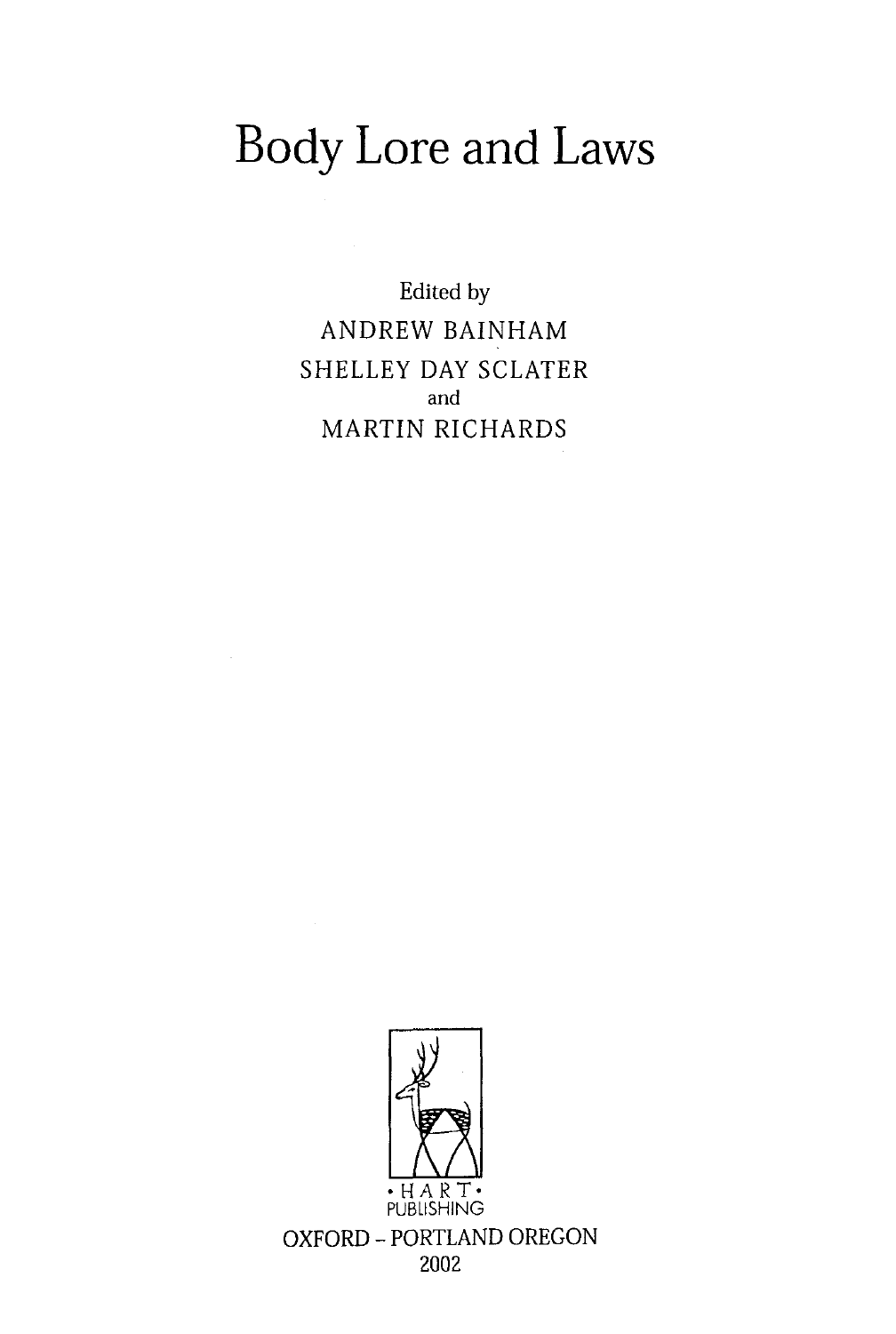## *Contents*

J

| Notes on Contributors                                                                                                                                        | ix  |
|--------------------------------------------------------------------------------------------------------------------------------------------------------------|-----|
| 1. Introduction<br><b>SHELLEY DAY SCLATER</b>                                                                                                                | 1   |
| 2. Bodies as Property: from Slavery to DNA Maps<br>EILEEN RICHARDSON AND BRYAN S. TURNER                                                                     | 29  |
| 3. Giving, Selling and Sharing Bodies<br>JONATHAN HERRING                                                                                                    | 43  |
| 4. Discovering and Patenting Human Genes<br><b>GREGORY RADICK</b>                                                                                            | 63  |
| 5. Letting Go Parents, Professionals and the Law in Retention of<br>Human Material after Post Mortem<br>MAVIS MACLEAN                                        | 79  |
| 6. Male Medical Students and the Male Body<br>Martin H. Iohnson                                                                                              | 91  |
| 7. Domestic Homicide, Gender and the Expert<br>FELICITY KAGANAS                                                                                              | 105 |
| 8. The Many Appearances of the Body in Feminist Scholarship<br><b>ANNE BOTTOMLEY</b>                                                                         | 127 |
| 9. Male Bodies, Family Practices<br>RICHARD COLLIER                                                                                                          | 149 |
| 10. Sexualities, Sexual Relations and the Law<br><b>ANDREW BAINHAM</b>                                                                                       | 171 |
| 11. Hiring Bodies: Male Clients and Prostitution<br><b>BELINDA BROOKS-GORDON AND LORAINE GELSTHORPE</b>                                                      | 193 |
| 12. Villain, Hero or Masked Stranger: Ambivalence in Transactions<br>with Human Gametes<br>RACHEL COOK                                                       | 211 |
| 13. Court-Ordered Caesarean Sections<br><b>JANE WEAVER</b>                                                                                                   | 229 |
| 14. Dehydrating Bodies: the Bland case, The Winterton Bill and the<br>Importance of Intention in Evaluating End-of-Life Decision-Making<br><b>JOHN KEOWN</b> | 249 |